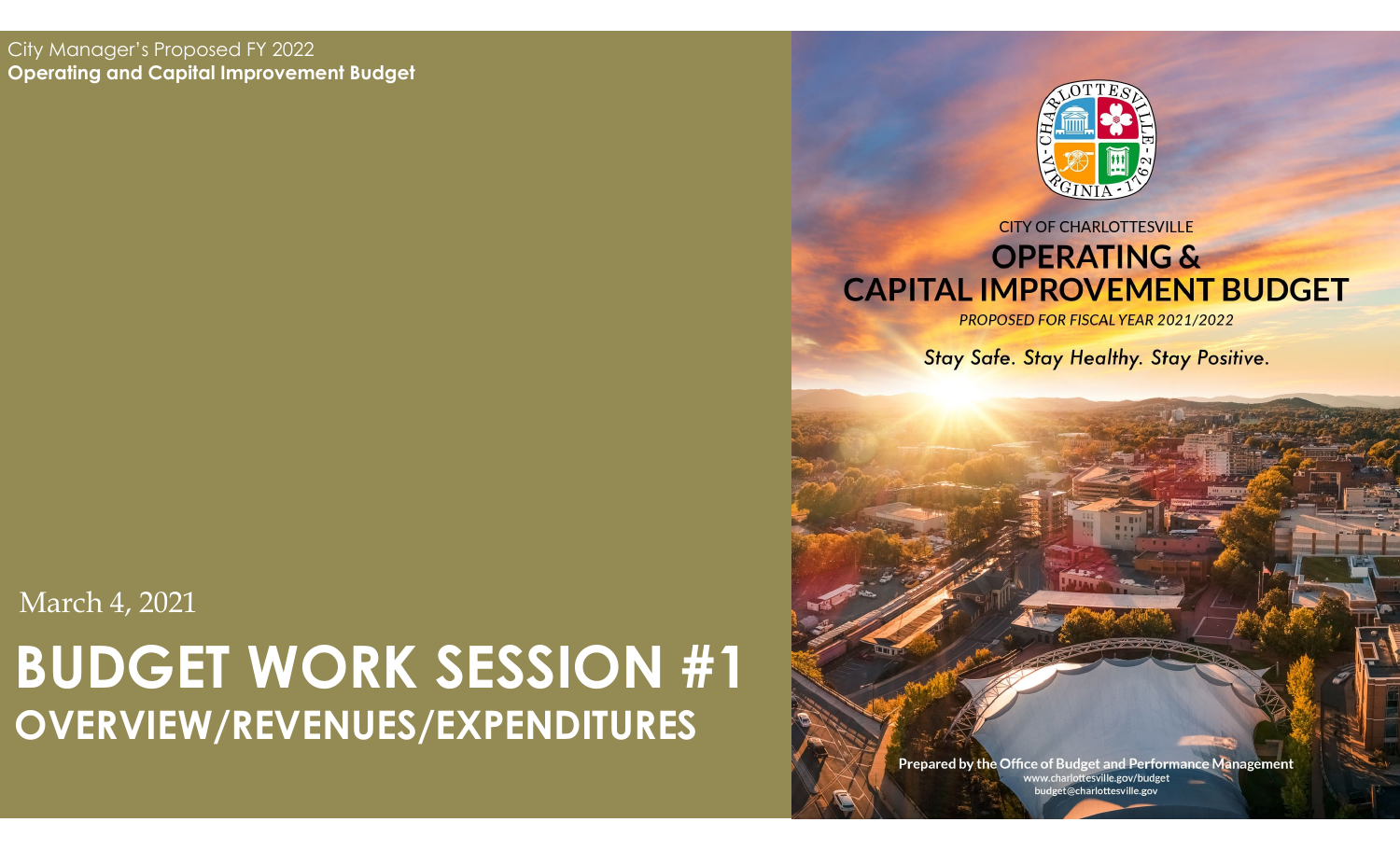Agenda

- 1. General Fund Revenues
- 2. General Fund Expenditure
- 3. Wrap Up and Staff Follow Up
- 4. Public Comment

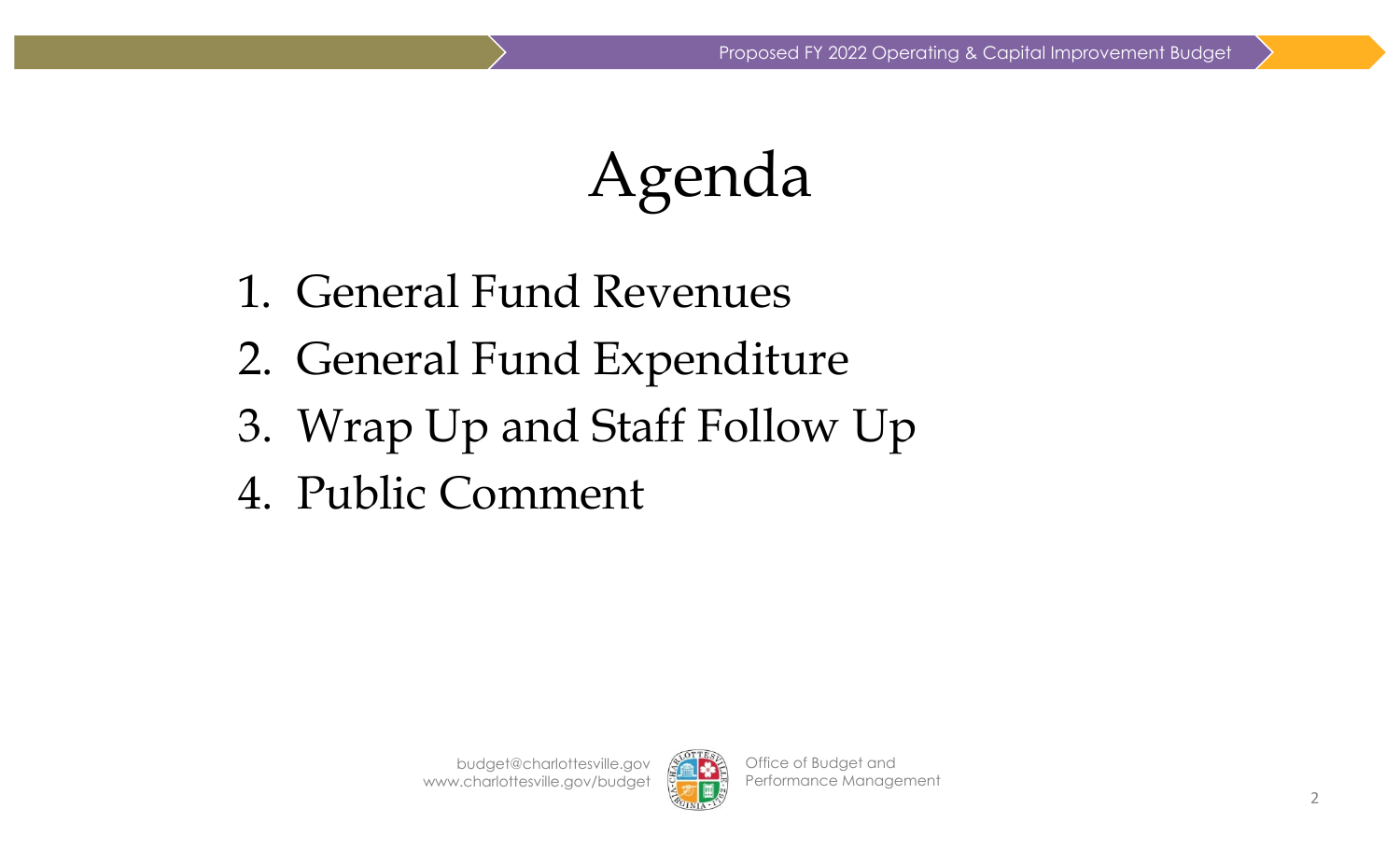### Revenue Drivers Taxes

| FY 2022 Operating Revenue Changes<br>(Adopted Budget FY 2021 to Proposed Budget FY 2022) |               |
|------------------------------------------------------------------------------------------|---------------|
| <b>Local Taxes</b>                                                                       |               |
| <b>Real Estate Tax</b>                                                                   | \$1,924,172   |
| Transient Occupancy (Lodging) Tax                                                        | (1,282,721)   |
| Sales and Use Tax                                                                        | 495,669       |
| Personal Property Tax (Local Portion)                                                    | (59,000)      |
| Meals Tax                                                                                | (1, 142, 493) |
| <b>Utility Services Consumer Tax</b>                                                     | (524, 112)    |
| <b>Other Local Taxes</b>                                                                 | (106, 502)    |
| <b>Public Service Corporation Tax</b>                                                    | 83,541        |
| Cigarette Tax                                                                            | (25,000)      |
| Virginia Communications Sales and Use Tax                                                | (200,000)     |

*More information on the City's FY 2022 Proposed revenues can be found in the City Manager's* Proposed FY 2022 Operating Budget on pages: B-1; B-5 to B-12; and C-1 to C-2

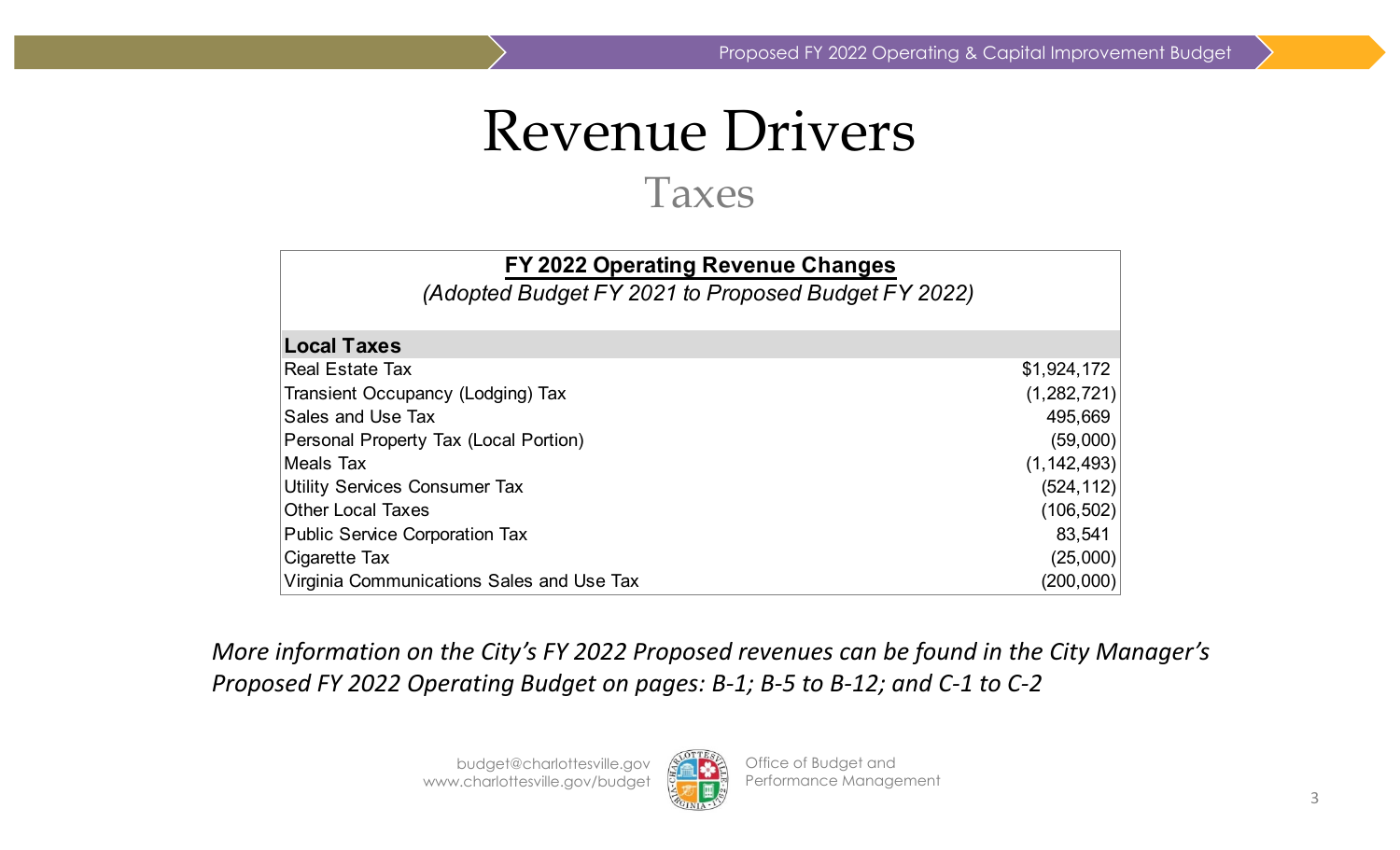### Revenue Drivers

| FY 2022 Operating Revenue Changes                              |             |
|----------------------------------------------------------------|-------------|
| (Adopted Budget FY 2021 to Proposed Budget FY 2022)            |             |
|                                                                |             |
| <b>Licenses and Permits</b>                                    |             |
| Business, Professional, Occupational License Fee               | (\$175,000) |
| <b>Building and Other Permits</b>                              | 414,500     |
| <b>Vehicle Licenses</b>                                        | (10,000)    |
| Dog Licenses                                                   | (4,000)     |
| <b>Intergovernmental Revenue</b>                               |             |
| <b>State Highway Assistance</b>                                | (\$27,670)  |
| <b>State Aid for Police Protection</b>                         | 160,884     |
| <b>Reimbursement for Constitutional Officers</b>               | 62,549      |
| <b>School Resource Officers</b>                                | (301, 231)  |
| Misc. Intergovernmental Revenue                                | 39,918      |
| <b>Charges for Services</b>                                    |             |
| <b>Emergency Medical Services (Ambulance) Revenue Recovery</b> | (\$300,000) |
| <b>PILOT: Utilities Funds</b>                                  | 46,191      |
| <b>Other Charges for Services</b>                              | 24,000      |
| Internal City Services (Fees from Non General Funds)           | (27, 846)   |
| <b>Parks and Recreation Revenue</b>                            | 330,035     |
| <b>Court Revenue</b>                                           | (100,000)   |

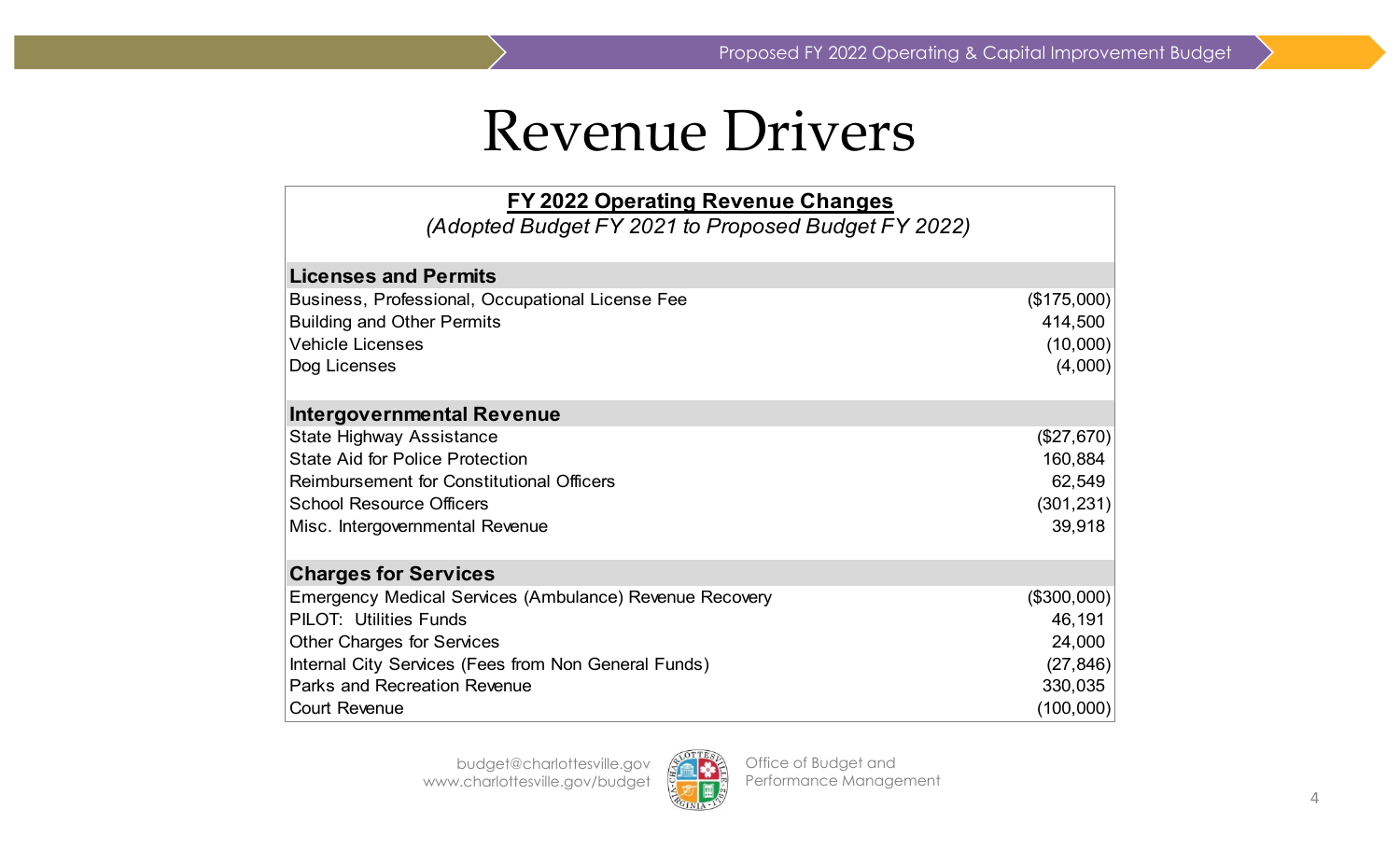Proposed FY 2022 Operating & Capital Improvement Budget

### Revenue Drivers

| FY 2022 Operating Revenue Changes<br>(Adopted Budget FY 2021 to Proposed Budget FY 2022) |                 |
|------------------------------------------------------------------------------------------|-----------------|
| <b>Misc. Revenue</b>                                                                     |                 |
| Interest Earned                                                                          | (\$126,000)     |
| Rent                                                                                     | (19, 956)       |
| <b>Other Miscellaneous Revenue</b>                                                       | (150,000)       |
| <b>Transfers from Other Funds</b>                                                        |                 |
| <b>Risk Management Fund</b>                                                              | \$250,000       |
| <b>Health Care Fund</b>                                                                  | 250,000         |
| <b>Landfill Reserve Fund</b>                                                             | (250,000)       |
| <b>Enterprise Parking Fund</b>                                                           | (450,000)       |
| <b>City/County Revenue Sharing</b>                                                       |                 |
| <b>Operating Budget Portion</b>                                                          | $(\$5,213,320)$ |
| <b>Net Operating Revenue Changes</b>                                                     | (S6, 413, 392)  |

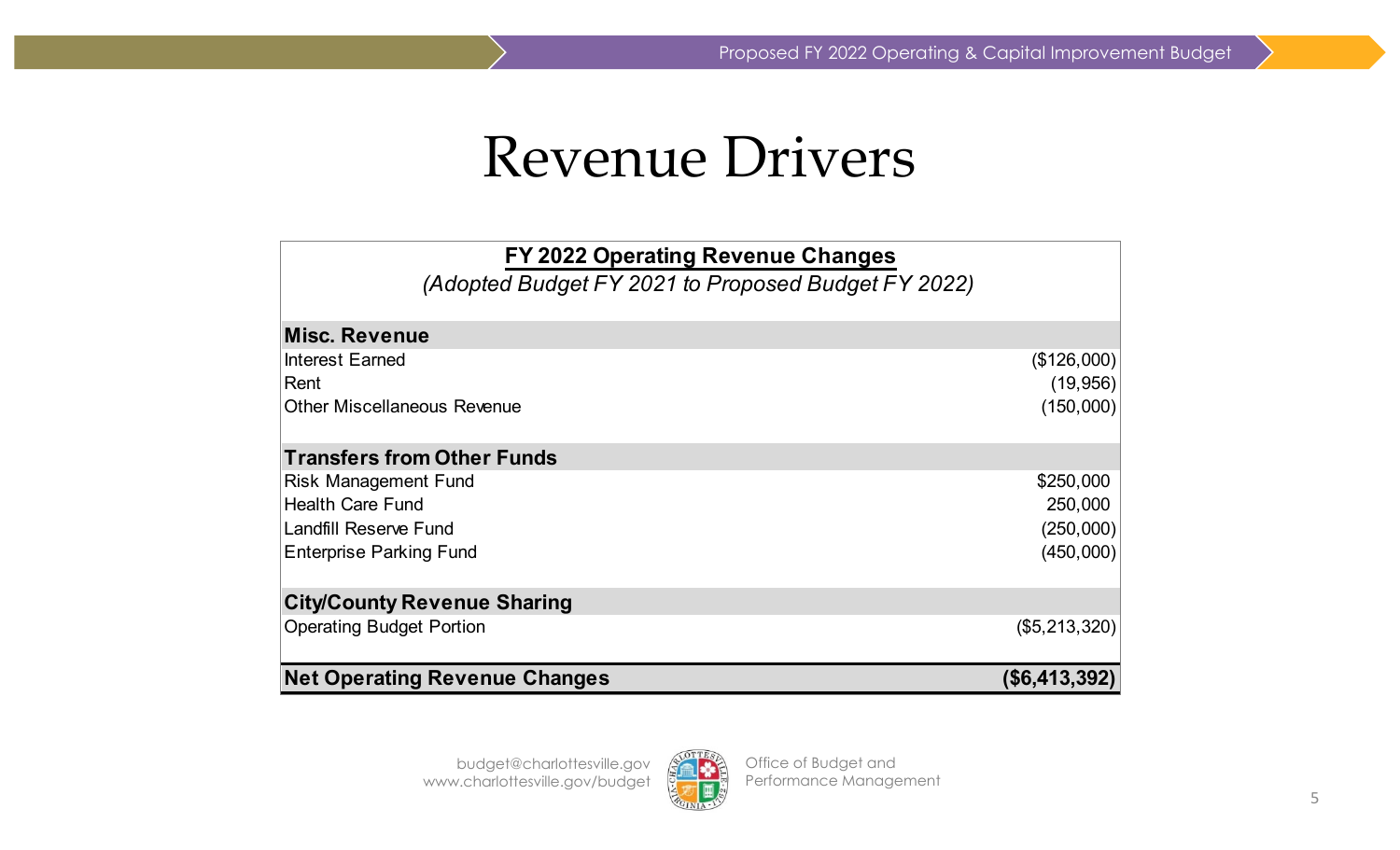### Revenue Drivers

| FY 2022 Designated Revenue Changes                                                              |             |
|-------------------------------------------------------------------------------------------------|-------------|
| (Adopted Budget FY 2021 to Proposed Budget FY 2022)                                             |             |
| City/County Revenue Sharing: Transfer to Capital Improvement Program                            | \$6,235,841 |
| Transfer to Capital Improvement Program - Mall Vendor Fees                                      | (15, 750)   |
| <b>Contracted Services with City Schools</b><br>(Building Maintenance and Pupil Transportation) | 199,838     |
| Meals Tax Revenue: Transfer to Debt Service                                                     | (312, 571)  |
| <b>Transfer to Facilities Repair Fund</b>                                                       | (200,000)   |
| <b>Net Designated Revenue Changes</b>                                                           | 5,907,358   |
|                                                                                                 |             |
| <b>Total General Fund Revenue Changes</b>                                                       | (\$506,034) |

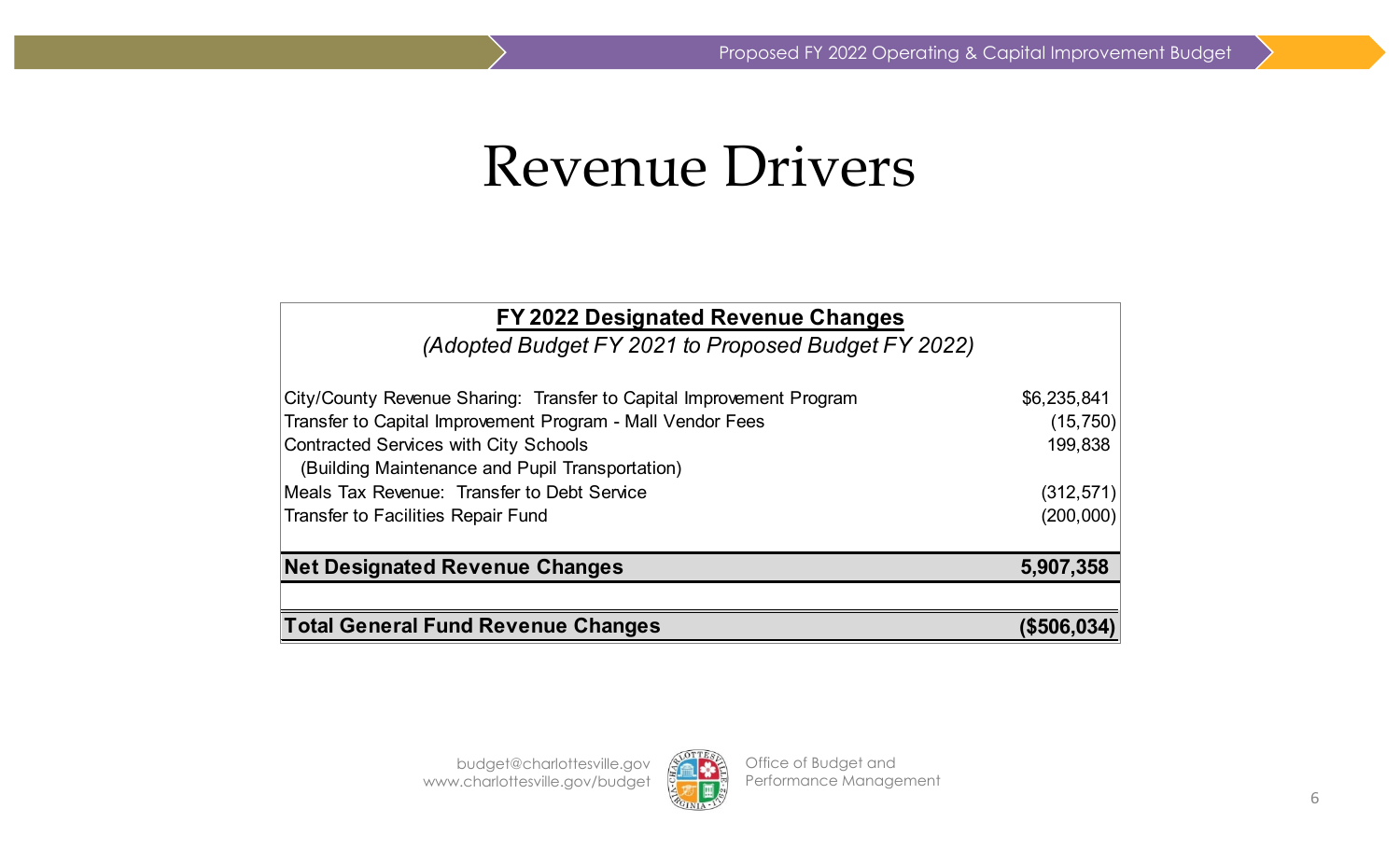# Proposed FY 2022 Operating Budget

**FY 2022 Proposed General Fund Budget**

| <b>Revenues</b>     | \$190,689,839<br>\$190,689,839 |
|---------------------|--------------------------------|
| <b>Expenditures</b> |                                |
|                     |                                |
| <b>Budget GAP</b>   | <b>SO</b>                      |

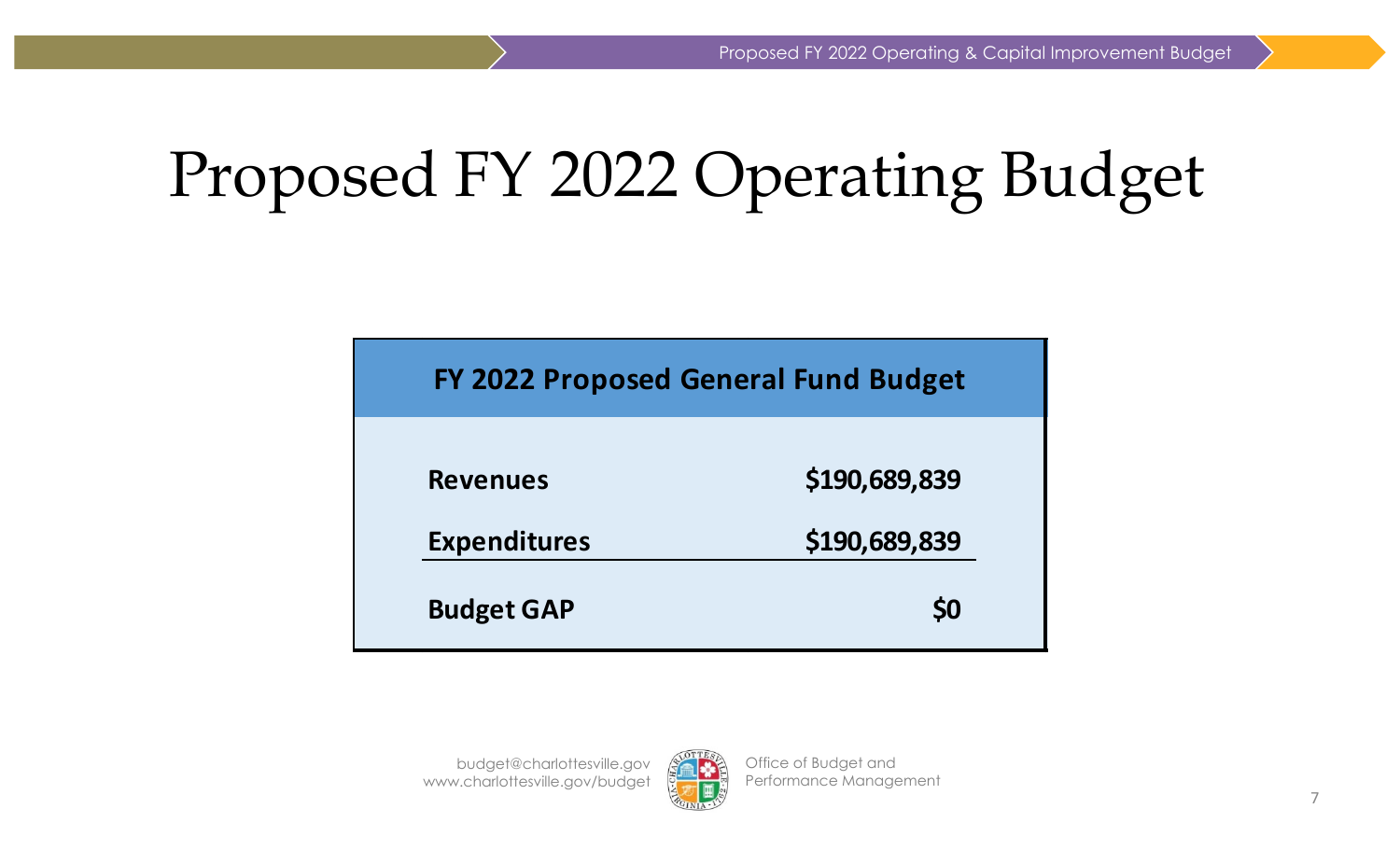## Investments in Council Budget Priorities

- $\bullet$  **Affordable Housing**
	- Tax and Rent Relief Programs (CHAP and RE Tax Relief) = \$1,840,000
- $\bullet$  **Racial Equity**
	- –Fully fund additional Deputy City Manager for Race, Equity, Diversity, and Inclusion; Home to Hope; and Food Equity Initiative; Office of Human Rights; City's Minority Business Program activities.
- $\bullet$  **Safety and Security**
	- Police Civilian Review Board; Fire SAFER Grant funded positions
- **Workforces & Economic Development**
	- –Downtown Job Center; GO workforce development programs
- $\bullet$  **Investment in Employees**
	- Living Wage remain at \$15.00 per hour; Health Care Premium Holiday; Redesigned Gyms Subsidy Program

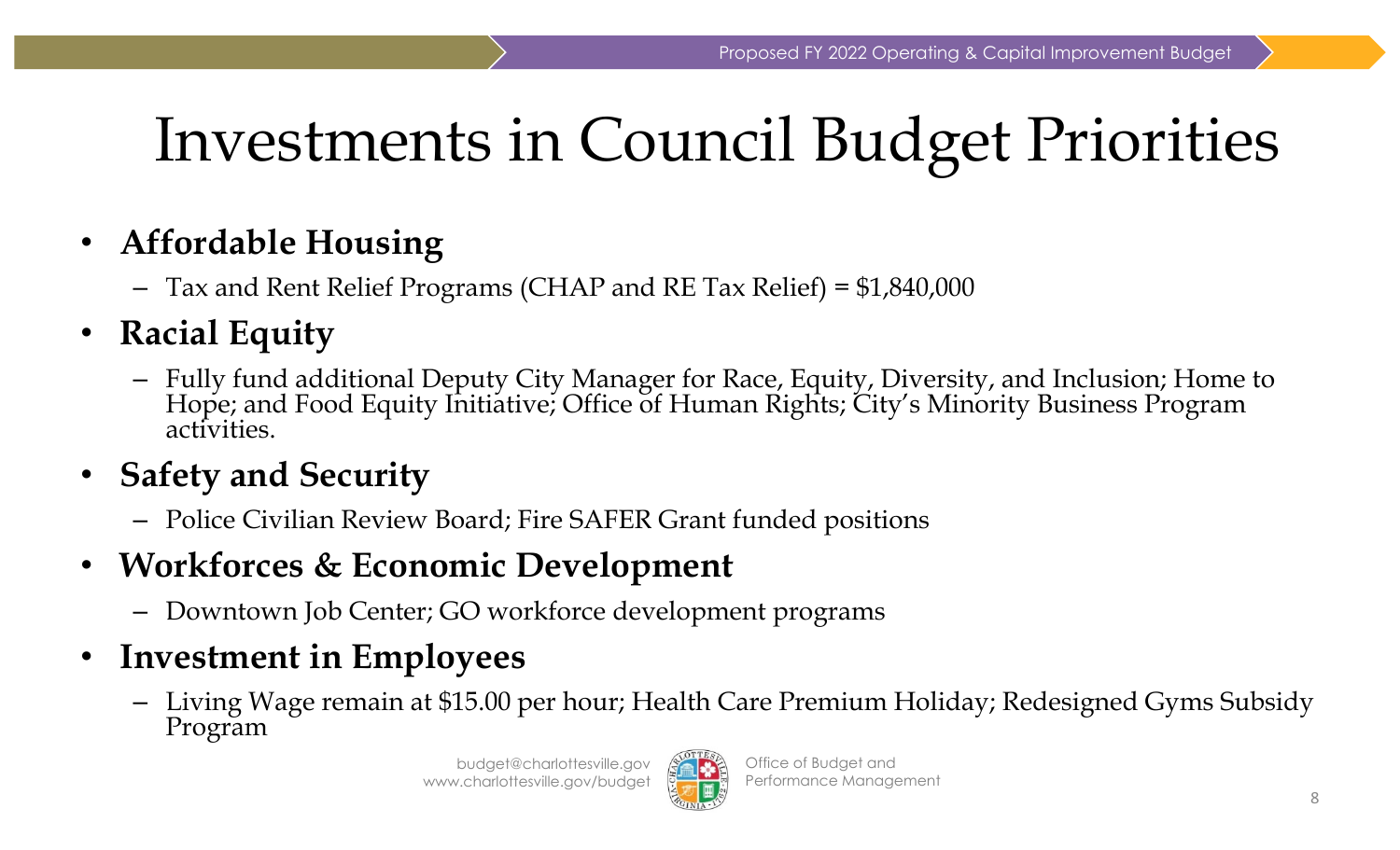## What's Not in the FY 2022 Expenditure Budget

*At this point any addition from the below items would result in a decrease from somewhere else in the proposed budget.*

- $\bullet$ Increase for Employee Compensation -  $2\%$  COLA would be  $\approx$  \$1,040,000
- •Departmental New Requests  $\approx$  \$4.9M
- •Economic Reserve Funding
- •Increase in General Fund Contribution to Debt Service
- Unfunded CIP Projects  $\approx\$123.3\text{M}$
- •Other City Council Initiative and Additions

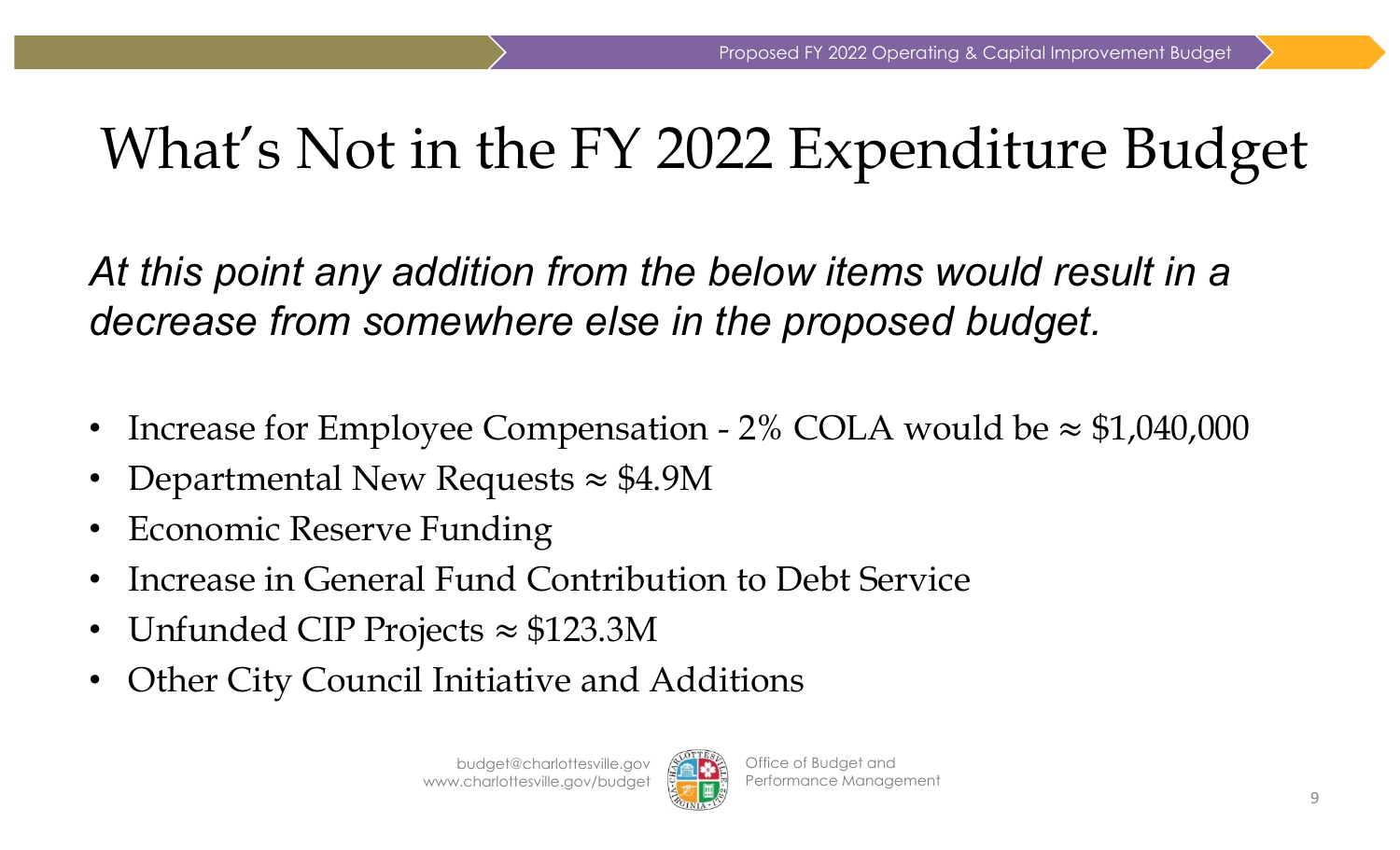# Funding for City Schools

- •At the School's request providing level funding of school operations, a **total contribution of \$58.7 million.**
- •School's will be using one-time CARES Act funding to cover ongoing operating budget increases for FY22, and are **projecting a \$4.5M increase in the City's FY23 contribution** will be necessary.
- •Increase in School's budget is largely driven by the addition of 14.5 FTE's and a raise for teachers and staff of on average 5%



budget@charlottesville.gov www.charlottesville.gov/budget



Office of Budget and Performance Management

**Schools Contribution Increase**\$5.0 \$4.5 \$4.0 \$3.4  $$2.7$ \$3.0 *(\$ in millions)* millio  $$2.0$ \$2.0  $$1.6$   $$1.6$ ءَ. \$1.3 છે  $$10$ \$3.1 \$1.0  $$1.6$   $$2.3$   $$2.2$  $$1.1 \quad \begin{array}{|l|} \hline \text{$}50.8 \end{array} \qquad $1.4$ 40% $$0/7$   $$1.0$ \$0.3 \$0.0 \$- -\$1.0 FY 14 FY 15 FY 16 FY 17 FY 18 FY 19 FY 20 FY 21 FY 22 FY23**COMB** 40% of Change in RE and PPT Revenue **Communist Contribution**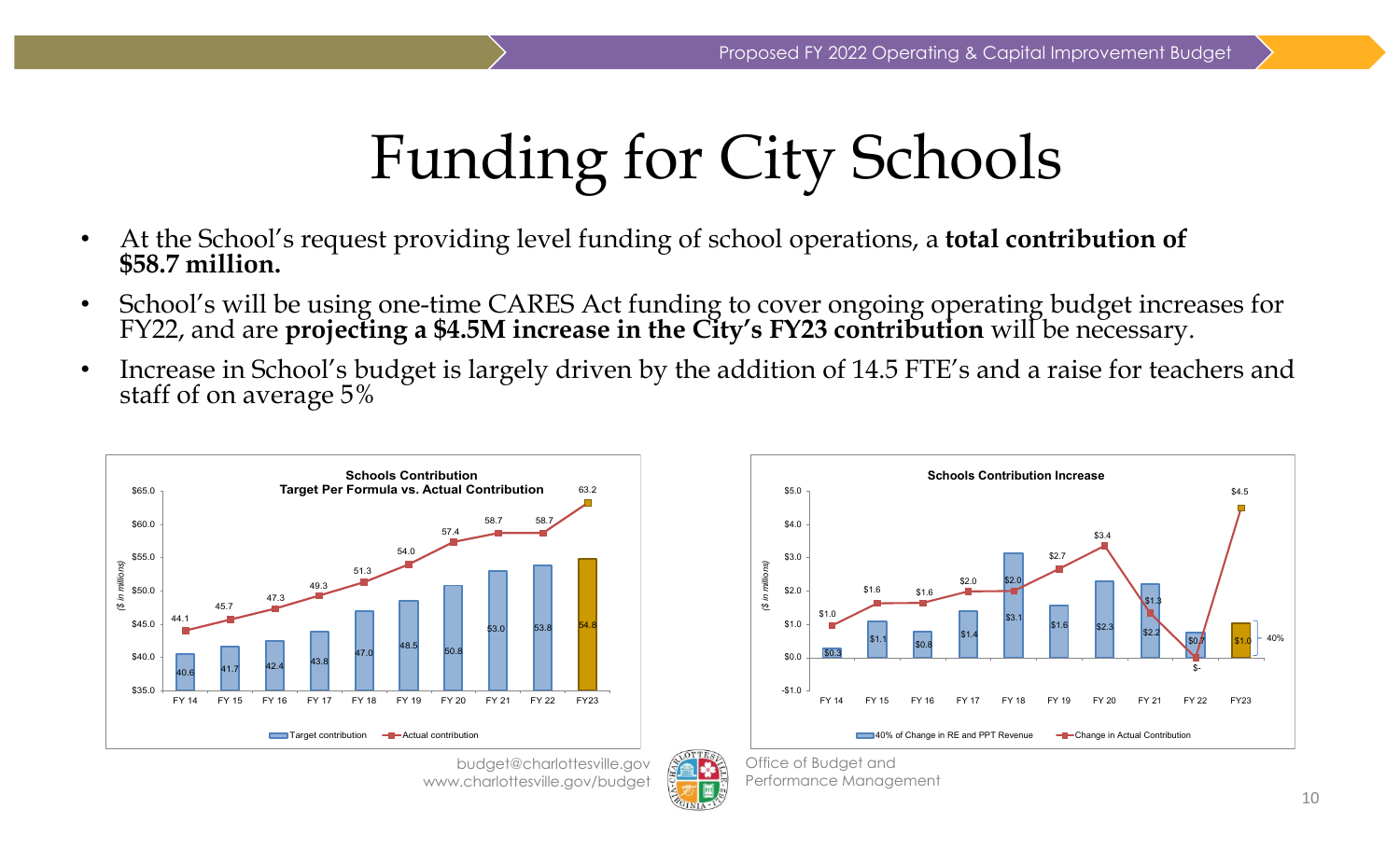# Funding Options for City Schools

#### **Option 1 - Adopt the School's Proposal as submitted for FY22 and FY23**

- $\bullet$ City Contribution level funded for FY 22
- 0 Increase of \$4.5M is added to City Contribution and becomes the new base projected for FY 23
- $\bullet$ Similar scenario to Gifted Teacher Program - FY 20 Budget to FY 21 Budget

#### **Option 2 - Reduce the FY 22 School Contribution and use the savings to fund items removed to balance City Budget**

- $\bullet$ 2% COLA for City Employees - \$1.04 million
- 0 Add funding for unfunded City positions - \$640k
- $\bullet$ Add funding for Facilities Repair - \$200k
- 0 Add funding for Equipment Replacement - \$400k

#### **Option 3 - Adopt the School's Proposal as submitted for FY22 only**

- $\bullet$ No assumed increase to the base budget for FY 23. Begin FY 23 with \$58,709,623 as the base.
- $\bullet$  FY 22 School Operational increases using one-time CARES funding would have to be reconsidered as part of FY 23 budget process.

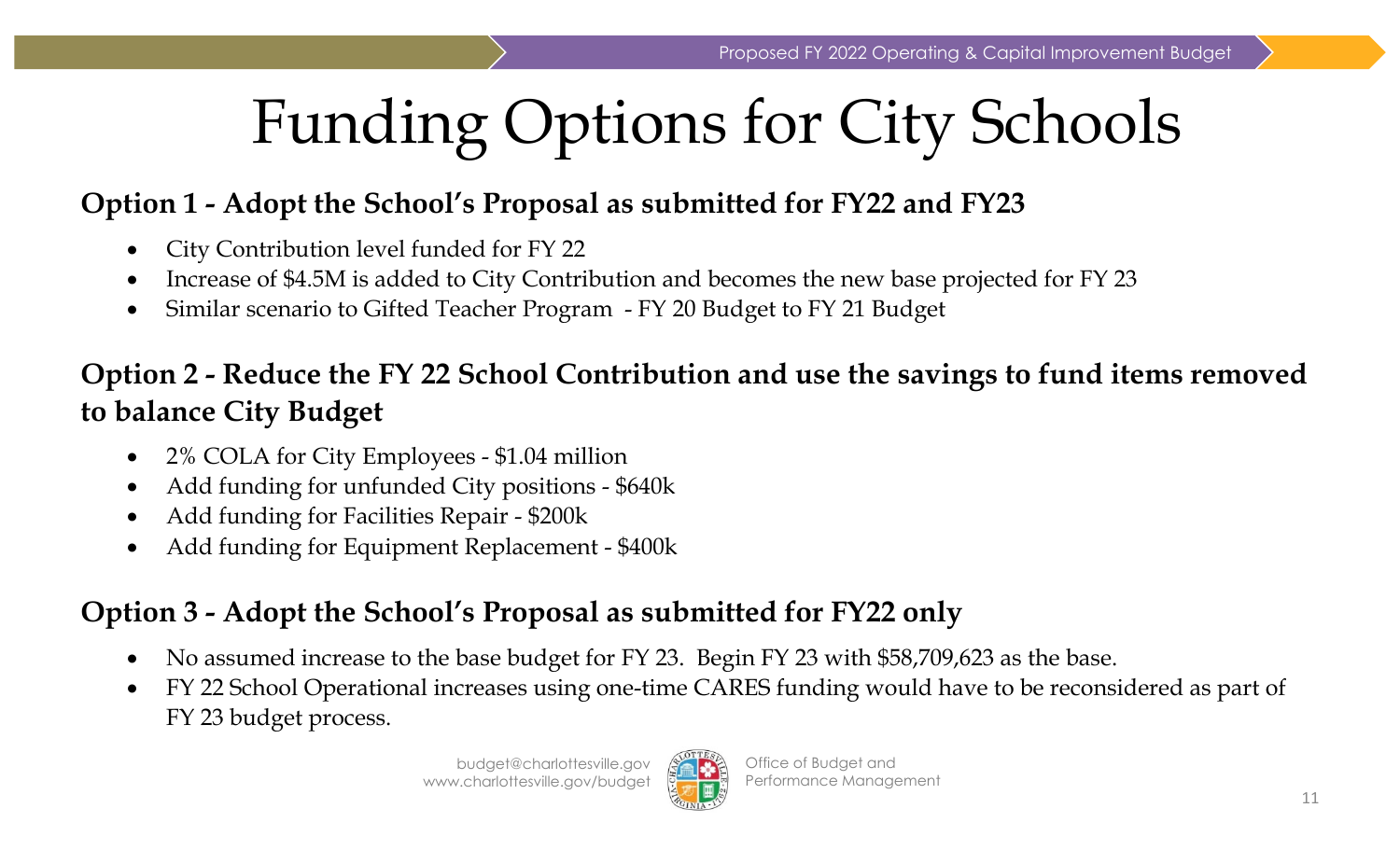# Wrap-up and Staff Follow-up

budget@charlottesville.gov www.charlottesville.gov/budget



Office of Budget and Performance Management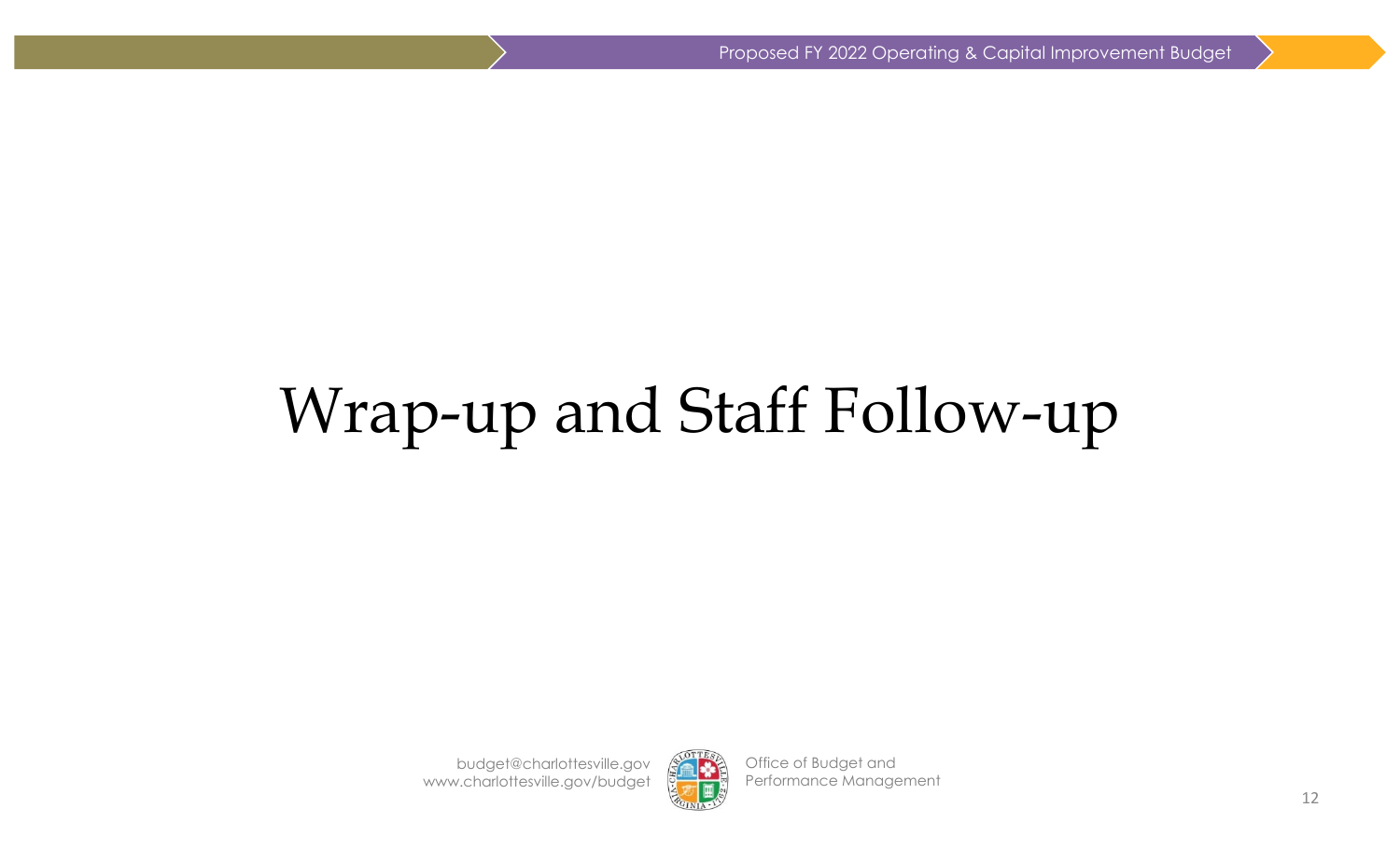## Budget Calendar

**March 11: Work Session**, 6pm – 8pm, Zoom Webinar, Outside and Non Profit Agencies

– Public invited. Opportunity for Council discussion with staff. Public comment at end.

**March 15: Public Hearings**, 6:30pm, Zoom Webinar – Tax Rates and Proposed Budget

– Smaller presentation with opportunity for public feedback and Council discussion

#### **March 17: Community Budget Forum**, 6pm, Zoom Webinar

– Opportunity for public to speak one on one with City Council and staff after short presentation by the Interim City Manager.

**March 25: Work Session**, 6pm – 8pm, Zoom Webinar, Capital Improvement Program

–Public invited. Opportunity for Council discussion with staff. Public comment at end.

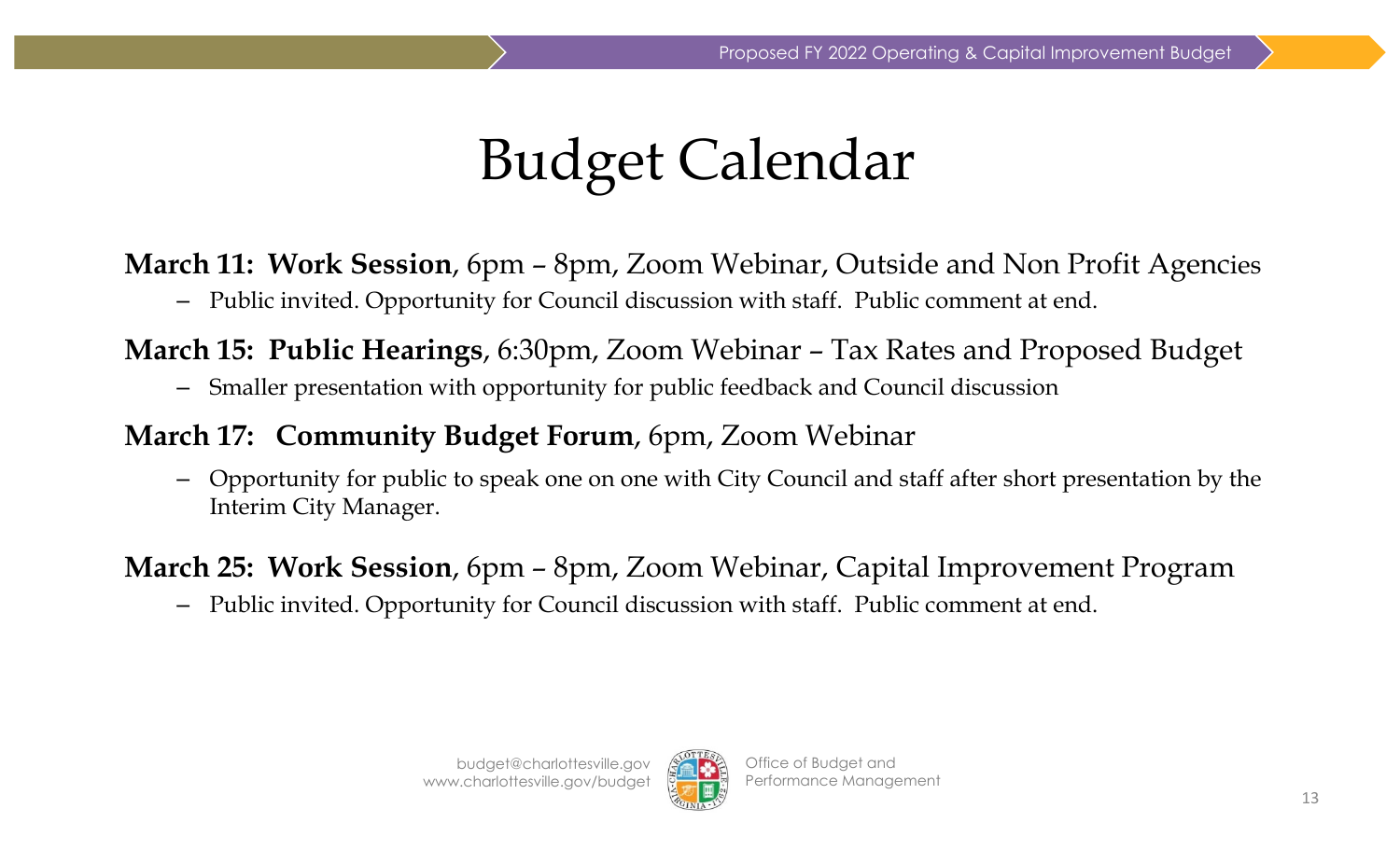## Budget Calendar

#### **April 5: Second Public Hearing on Budget/First Reading**, 6:30pm, Zoom Webinar

Smaller presentation with opportunity for Public feedback and Council discussion

**TENTATIVE - April 8: Work Session**, 6pm – 8pm, Zoom Webinar, Remaining budget issues and wrap up

– Public invited. Opportunity for Council discussion with staff. Public comment at end.

**April 13: Budget Approval** by City Council, 5:30pm, Zoom Webinar